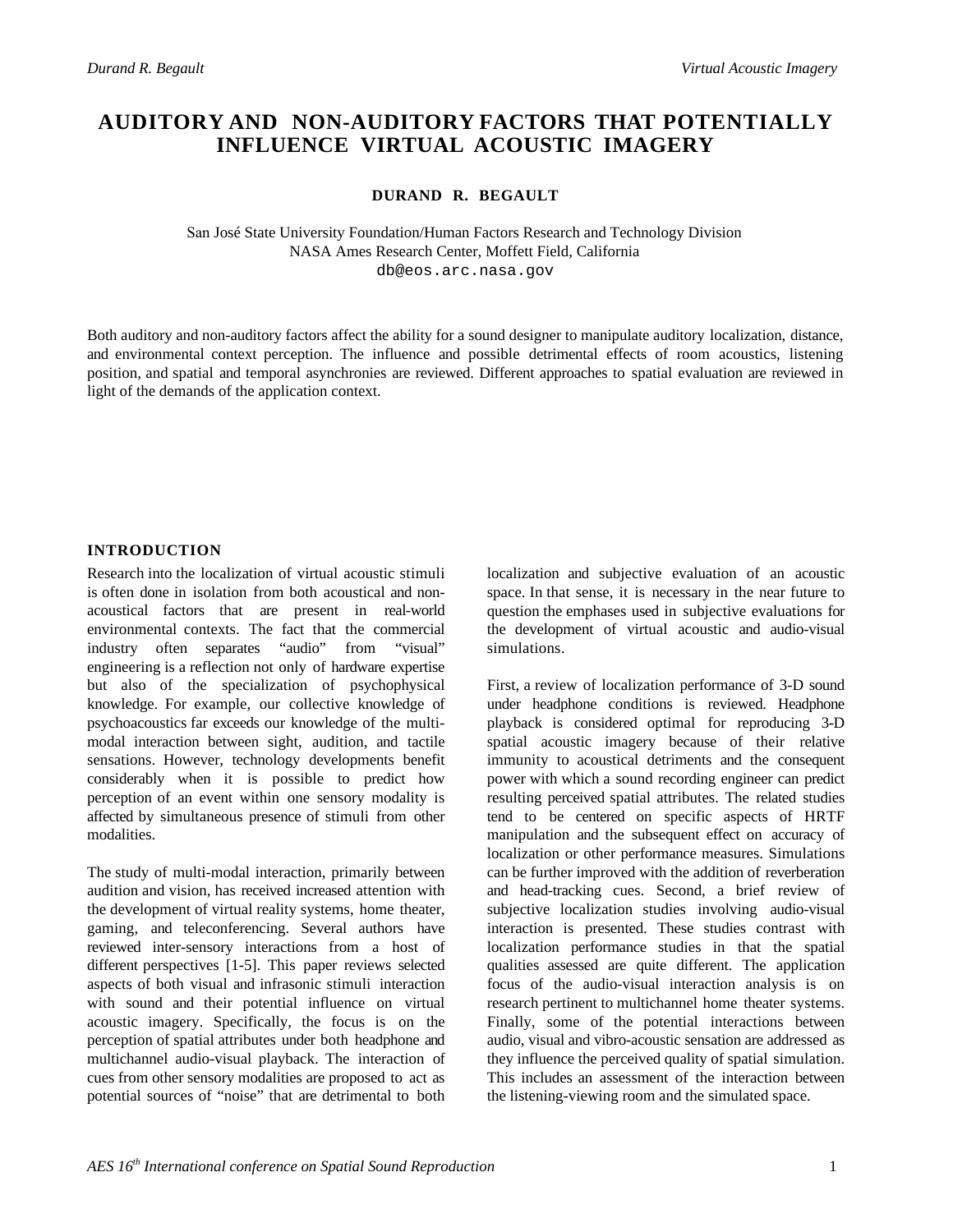# **1 . LOCALIZATION STUDIES OF 3-D SOUND FOR HEADPHONES**

Headphone-based displays allow the greatest degree of control over the location of a spatial source, and are essential to applications where performance of a subject in a specific task is involved. Additionally, the influence of background noises in the listening room can be eliminated. In these regards, headphone playback is considered an "optimal" condition for the reproduction of 3- D sound. Although some of the signal processing techniques for producing cross-talk cancellation can allow loudspeakers to deliver some spatial effects that are not possible with normal intensity stereo, headphones remain the playback medium of choice for maximal control of spatial imagery.

Auditory localization studies have for the most part investigated localization accuracy and the degradation in localization performance (or lack thereof) as a function of one or more independent variables. This objective measure of human localization performance is quite different from an inquiry into a subjective evaluation of quality or "realism" of the spatial aspects of a sound. A similar dichotomy between performance and "immersion" was discussed previously concerning virtual reality [6, 7]. For example, in a virtual reality application, a subject's performance in manipulating an external virtual object with the hand may be of greater importance than the subjective realism of the object itself, or how "present" the subject feels they are in a synthetic environment.

The reproduction of 3-D sound over headphones can cause one or more of the perceptual errors outlined in Figure 1. The term 'error" refers to the mismatch between the intentions of the system designer and the resulting percept of the listener. Usually, for headphone displays, the concern is with localization blur, reversals, and problems with externalizing the stimuli.

Many investigations have focused on performance as a function varying some parameter of the head-related transfer function (HRTF) itself. A significant problem for the implementation of 3-D sound systems is the fact that spectral features of HRTFs differ between individuals, and therefore localization errors increases when listening with what are termed "non-individualized HRTFs" [8-11]. A great deal of research has also been devoted to "modeled" or "data-reduced" HRTFs that yield equivalent performance to personal HRTFs in localization tasks (see, e.g., [12, 13]). The mitigation of reversals and unexternalized stimuli emphasizes spatial transformations caused on high-frequency components of incoming sound sources  $(> 5 \text{ kHz})$ , although it has been well established that low-frequency information dominates localization [14]. This is particularly important with regards to loudspeaker-based "cross-talk cancellation" applications of 3-D sound because the time relationship between arriving signals can be altered quite significantly with small movements of the head.

Figure 1: Three examples of localization error in



headphone studies. 1.: a target at 30 degrees with increased width ("blur") and biased to the left 2.: a back-front reversal of a 130 degree target heard at 50 degrees. 3: an unexternalized target heard at the edge of the head

The performance studies of localization also have been related to application-specific tasks, such as visual search and speech intelligibility using the "cocktail party effect" advantage. Direct application of visual search studies are for highly specialized areas such as aviation safety; detection accuracy and speed as the usual dependent variables [15-17]. "Cocktail party" applications are driven by measures to show improvement in speech intelligibility while listening to multiple channels, and are probably less dependent on perceived location than the net interaural decorrelation between multiple maskers and signal [18-22].

Two other factors are frequently cited as means for improving localization within a 3-D audio headphonebased display: simulation of reverberation cues, and head motion cues. A NASA-sponsored study is in progress by the author where these effects are studied in a direct comparison of their efficacy in improving localization of speech stimuli. (These data were not ready at time of the present publication but are presented at the conference and in an upcoming paper).

Several studies have shown that head movement cues can improve localization ability and reduce the number of reversals [23-25]. Listeners apparently integrate some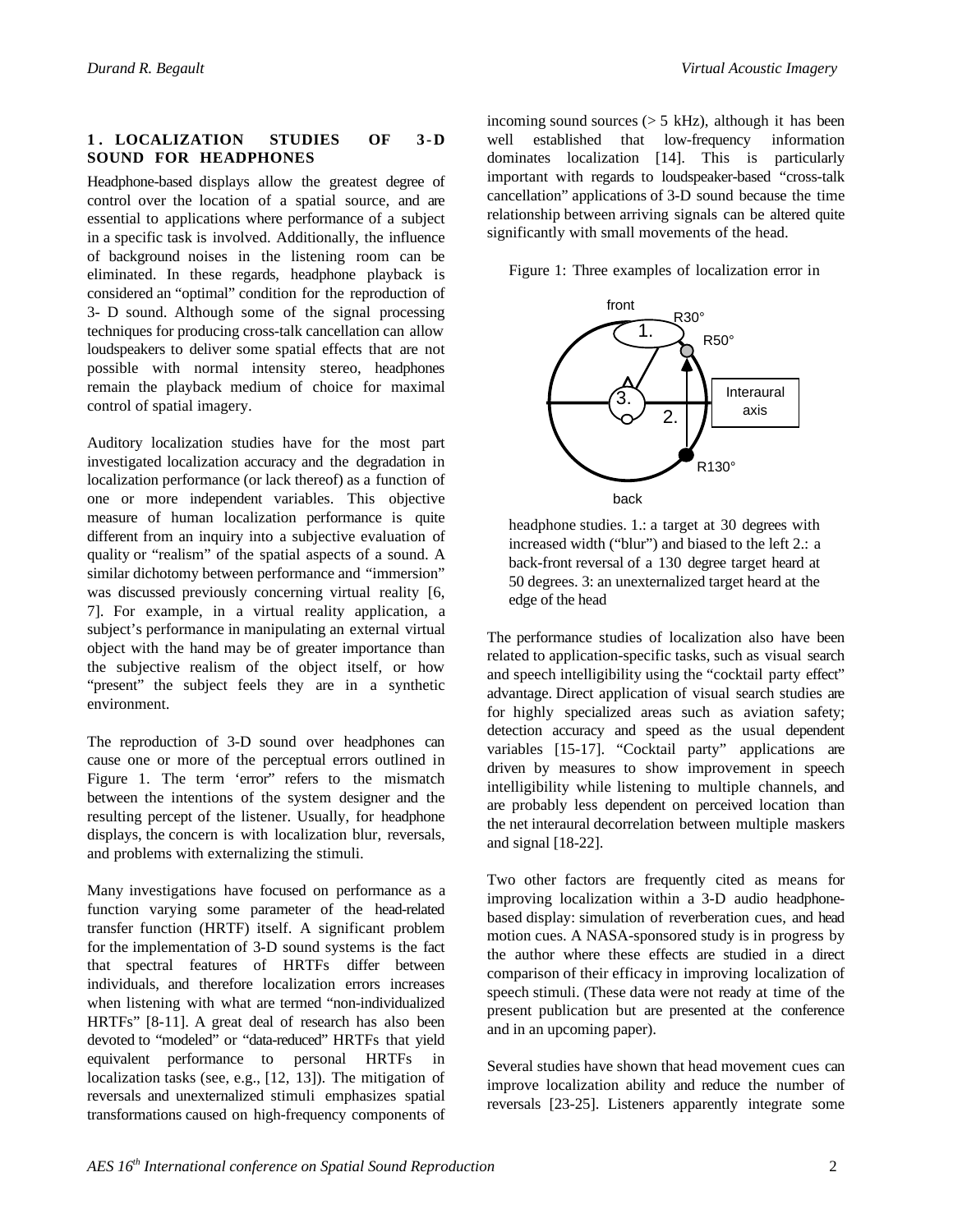combination of the changes in ITD, IID, and movement of spectral notches and peaks that occur with head movement over time, and subsequently use this information to disambiguate, for instance, front imagery from rear imagery. Reverberation has been shown to dramatically increase the externalization of stimuli relative to non-reverberated stimuli, in one case, from 2% to 90% [26, 27]. It may possible to mitigate reversal errors by establishing a "cognitive map" of the acoustical features of a reverberant space cues

Training subjects by having them adapt to listening to non-individualized HRTFs over an extended period has been suggested to improve localization of virtual acoustic imagery [28, 29]. There has also been exploration of the possibility of synthesizing "supernormal" localization cues with larger ranges of interaural difference than normal cues, thereby improving the ability to resolve spatial locations [29, 30]. Although these techniques may allow localization improvement, it is important to recognize that it is possible to exceed the capacity of the listener's localization ability with arbitrary expectations. Auditory localization under everyday conditions is relatively poor compared to vision, with the error in large-scale studies cited by Blauert from 4-10 degrees in the horizontal plane and even higher for elevation [31]. The fact that the percentage of localization "reversal" errors has been cited to be around 8% under normal listening conditions and as high as 40% under 3-D simulation conditions is suggestive [10, 32, 33].

The most accurate 3-D sound localization seems to require active, attentive listening, in the absence of distractions from undesired visual, auditory and tactile sources. The influence of cognitive cues, memory, and associations must also be a controlled factor. Accuracy of simulation also requires veridical head movement cues and realistic simulation of the environmental context [34, 35]. Determination of salient acoustical parameters for rooms and other types of environments will require a great deal of additional research on the perceptibility of various acoustical attributes that make up the physical nature of these spaces. Although there are many studies of early reflection thresholds [36-39], results from investigations of directional perception of early reflections seems to suggest only a very general sensitivity under many conditions (see, e.g., [40]).

# **2. SUBJECTIVE EVALUATIONS OF 3-D SOUND**

The types of localization performance measures described above are driven by the optimal conditions offered by

headphone reproduction, where greater control is possible over interaural differences and spectral cues. These are most relevant to applications in specialized contexts such as virtual reality, aviation, and demanding humanmachine interfaces. By contrast, the context for multiloudspeaker audio-visual applications such as home theater and teleconferencing present a number of variables that can detrimentally influence localization performance. Speaker cross talk, modal interactions at low frequencies and listening position differences make prediction of a specific azimuth and elevation nearly impossible, although it is still possible to communicate less specific aspects of the intended spatial experience. Consequently, perceptual evaluations must place greater emphasis on the subjective realism or "quality" of spatial percepts. Localization estimate studies are considered to be in a completely separate domain from investigations of spatial attributes of audio quality in [41]; this reference provides a good overview of the current state of subjective responses to spatial stimuli.

In localization tests of 3-D sound, estimates of virtual sound source position are highly reified. A perceived position is indicated in terms of its azimuth and elevation (and sometimes distance) by verbal estimation, by pointing, or other methods. The estimates tend to be made from an "egocentric" perspective, where the position is evaluated relative to the perceived location of the listener. By contrast, evaluations of localization in audio-visual interaction contexts must use "objectoriented" (exocentric) judgements, where positions produced by two modalities are estimated relative to one another. The elicited response focuses on the overall "quality" of the perceived spatial relationship between images, not on perceived location per se. For instance, Hollier and Rimell summarized a model of multi-modal perception as depending on, among other factors, the degree of "quality-mismatch" between audio and visual components [3]. This approach is in line with the general trend for design manufacturers to include sound quality assessments in the design of a variety of consumer products.

While a great deal of work has gone towards establishing which spatial criteria and types of audio-visual interaction are most pertinent, it remains difficult to establish consistent criteria between subjects, rooms, program material, or reproduction systems. Specifications for standardized listening-viewing test procedures are essential to reign in experimental variability. Subjective evaluation of the spatial reproduction of auditory-visual media are addressed in several International Telecommunication Union (ITU) recommendations [42]. Subjective listening-viewing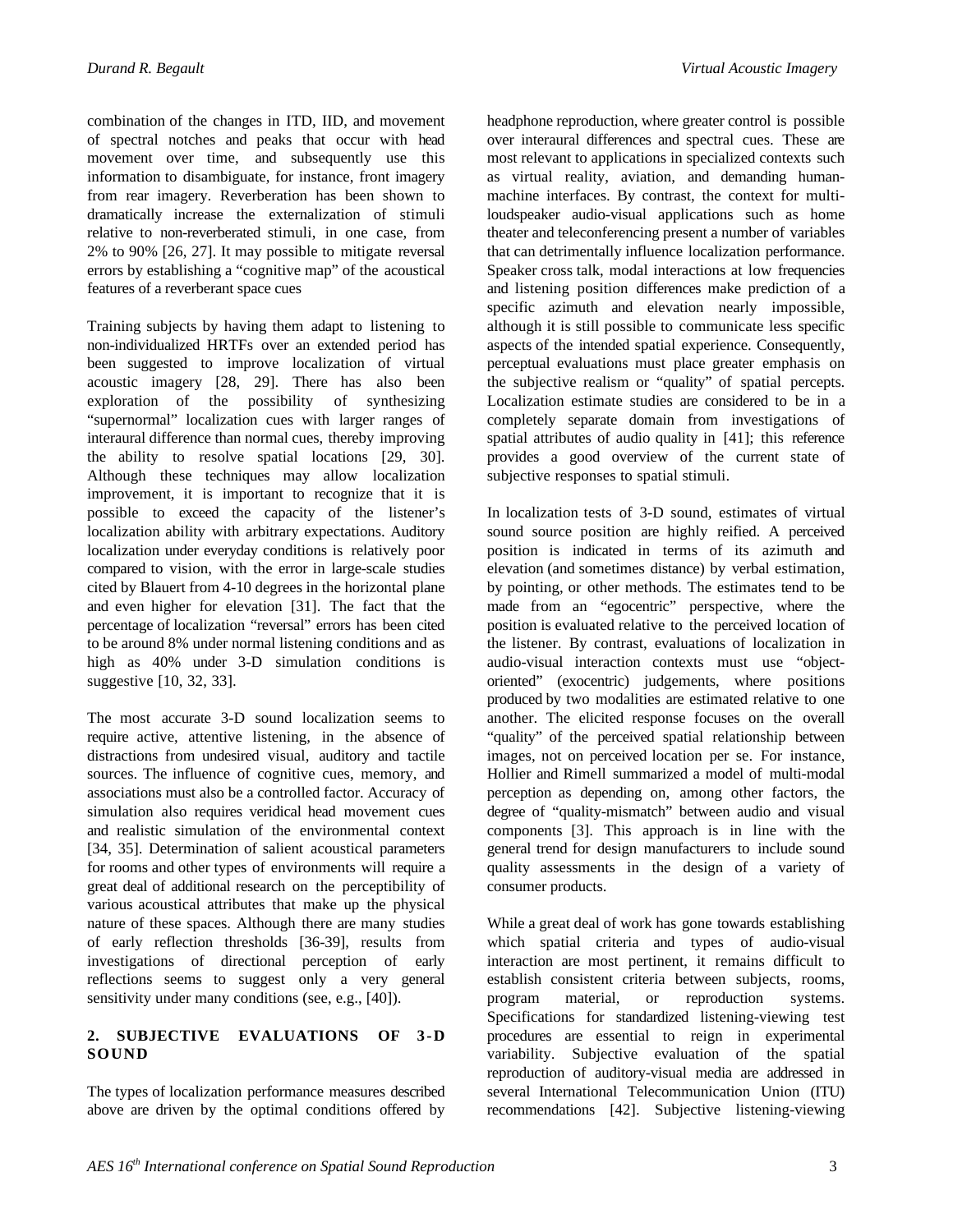tests are recommended to use five grades for quality assessment (1-5, from "bad" to "excellent"); five grades for evaluating attribute impairment (1-5, from "very annoying" to "imperceptible"); and seven grades for comparative studies  $(-3 \text{ to } 3, \text{ with } -3 \text{ as 'much worse'})$ and 3 as "much better"). These techniques are outgrowths of listening test techniques that have developed over the years in an attempt to quantify the multidimensional aspects of overall audio system quality or of low bit-rate codecs [43, 44]. The caveat of course is that the more the real world listening situation departs from this standard, the greater the possibility will be for mismatch between what is actually experienced and the findings of a listening test.

ITU recommendation BS.1284, "Methods for the subjective assessment of sound quality- general requirements" contains a category for evaluation of transmission artefacts involving "distortion of spatial image quality" [42]. This is explained as involving "all aspects including spreading, movement, localization stability, balance, localization accuracy, changes of spaciousness." Since all attributes of spatial listening are pertinent, there is a need for further specification in other recommendations.

Related recommendation BS.1116-1 gives guidelines that are more specific for assessments of spatial imagery for both two-channel stereophonic systems and multichannel systems [45]. For two-channel stereophonic systems, stereophonic image quality is related to "differences between reference and object in terms of sound image locations and sensations of depth and reality of the audio event." For multichannel systems, the subjective criteria are categorized in terms of "front image quality" (the localization of frontal imagery, image "quality" and "losses of definition") and "impression of surround quality (spatial impression, ambience or special directional effects).

Of particular interest are the differences in spatial criteria between these systems, although the same objective spatial image may be reproduced. Although stereo is capable of several of the qualities given to multichannel sound, systems are evaluated in terms of the way they perform best. Because one is surrounded from both front and rear by loudspeakers, it becomes possible to easily manipulate spatial impression or ambience in terms of their relationship to perceived auditory width and envelopment.

The related ITU recommendation for multi-modal interaction is BS.1286, "Methods for the subjective assessment of audio systems with accompanying picture"

[46]. Here, the attributes for multichannel sound include the front image quality and impression of surround quality attributes mentioned above, as well as the "correlation between sound and picture images. These include "correlation of source position derived from visual and audible cues (including azimuth, elevation and depth)", and "correlation of spatial impressions between sound and picture." In practice, the definition of correlation tends to focus on overall impressions of spatial quality "matching."

Correlation is difficult to define for certain program material where the visual and audible cues are without a common reference. An example is the soloist performing on a grand piano in a concert hall. The audio spatial perspective provided on modern recording techniques of the piano refers to neither the sound heard by the pianist, by the audience, or by someone sitting on stage in 3 ft in front of the lid or with their head 3 in over the sounding board. It is rather a synthetic blend of direct and diffuse sound that yields aesthetically satisfying stereo imaging, where different pitches correspond roughly to a variance in azimuthal position and image width that are suggestive but no means representative of any listener's perspective. Now, the accompanying visual image, if it is fixed at one location, will certainly not correlate in any literal sense to the recorded sound. The situation becomes more complex when the pianist is viewed from multiple distances and angles in various cuts. For musical and intelligibility reasons, the level remains constant independent of different virtual viewing distances.

In many multichannel audio and audio-visual studies, attributes related to absolute spatial image location are not emphasized, due to the difficulty of precision sound localization reproduction with multiple speakers. Instead, the attributes focus on acoustical parameters associated with the characteristics of diffuse sound, especially those associated with concert hall research [47]. The quality of ambient sound reproduction is often investigated in terms of subjective envelopment (sensation of being surrounded by a source) and auditory spatial width (ASW- the perceived extent of the sound source- see, e.g., [48]). Each of these attributes is a natural consequence of a multichannel reproduction environment in a small-tomedium room, and allows some independence in seating position. Envelopment is a function of the totality of speakers (i.e., those source locations that surround the listener), and depends on the location and number of lowfrequency drivers and their interaction with the room[49]. ASW is a function partly of the extent of frontal loudspeakers or other factors that contribute to the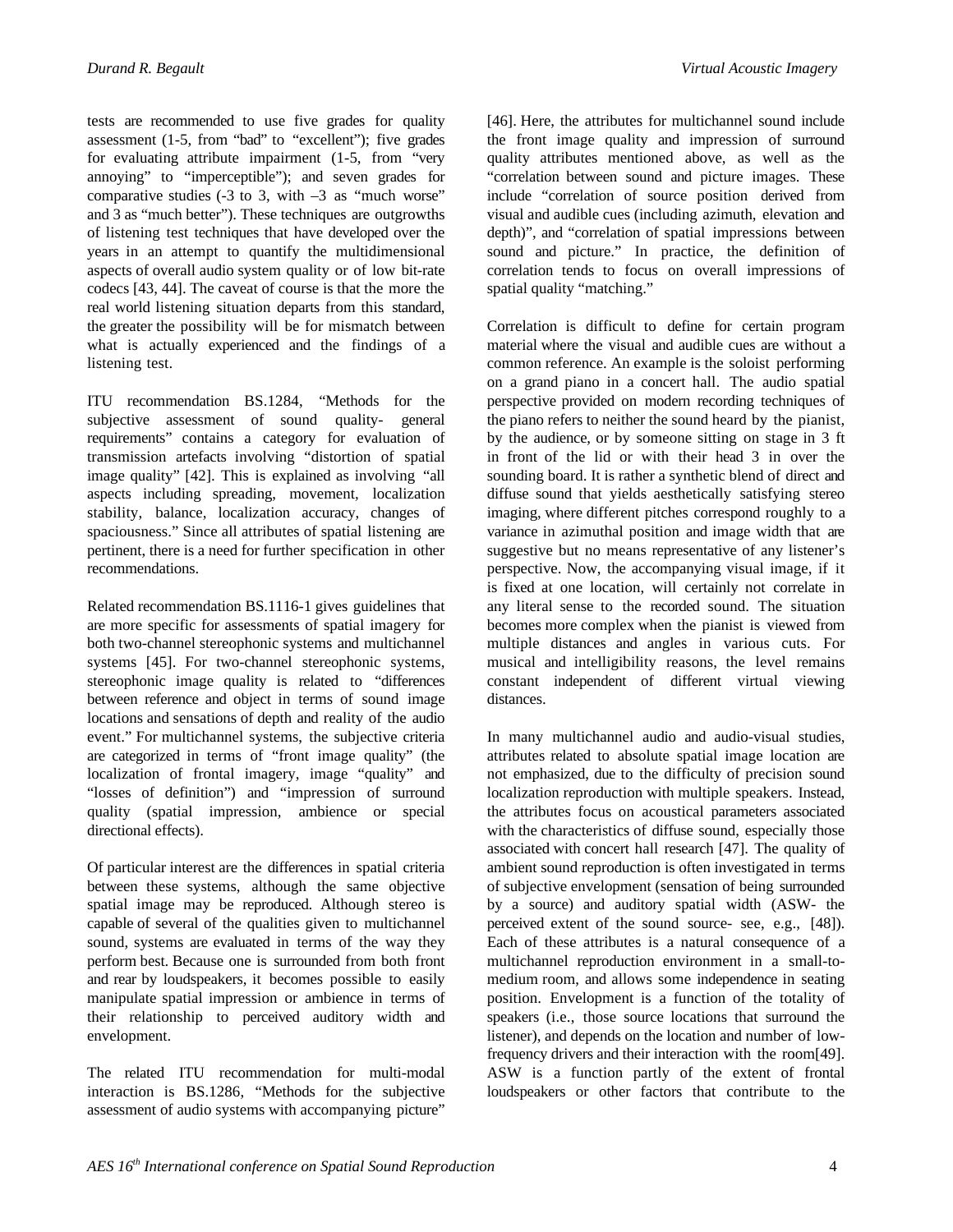relative decorrelation of the audio signal arriving from the front.

It has been pointed out that there is a seeming contradiction between concert hall acoustic studies, where ASW is found to be desirable, and localization studies, where the reflections that cause ASW make localization less precise [41]. A subjective evaluation of spatial qualities would presumably be highest when there is a 'realistic" or "natural" ASW associated with a particular environment and a sound source location, and not the ASW heard in an anechoic chamber. In other words, it is necessary to evaluate two aspects of spatial perception simultaneously. The technique of combining several spatial attributes for a subjective response along a single dimension is practiced in several studies. For example, in one multichannel sound study subjects evaluated "spatial sound impression" in terms of envelopment, and depth and width of frontal images [48]. Another study had subjects rate "image width, position and motion" for audio-visual coordination and "the spatial naturalness of the whole system, and to consider how true to life the projected presentation is in terms of spatial reduction" in terms of their effect on perceived "naturalness" of the presentation [50].

In discussing the success of 3-D sound rendering, the author has used a simple communication chain of sourcemedium-receiver in order to describe the differences between the rendered spatial imagery in the recording studio or sound stage, and that heard by the listener [51]. Any differences between source and receiver are explained as a source of undesired noise. However, while this perspective applies to critical human-machine interfaces or applications where performance is an issue, it ignores what could be called the "participatory" aspect of consumer audio. Commercial recording engineers must frequently adjust to changes in spatial imagery between different control rooms and loudspeakers. The small reference monitors popularly used with mixing consoles provide a relatively consistent but by no means preferable presentation of spatial attributes.

The most effective way of minimizing mismatches between source and receiver would be to match the acoustics and loudspeakers between the listening room to the control room. However, this is seldom practiced, in spite of the fact that this would be the most faithful reproduction of "reality." In effect, the consumer is expected to participate in the final formation of spatial imagery from not only perceptually, but also by creating a design and context for sound playback. This is evidenced by the difference between configurations of speakers, listening position, and other individual

differences found in homes, automobiles, etc.. Although it is possible to adjust the timbral aspects of home theatre sound to a standard "house curve" as proposed in [52], it seems inevitable that spatial attributes will change significantly. Consequently, subjective evaluations of multiple attributes of spatial quality are inevitable.

The success of cinema and would have been greatly effected if sounds were required to be co-located spatially with their images. In one review of sound space in cinema, several examples are given of how, prior to 1930, there was a special concern amongst influential technicians to maintaining a "natural" proportion between image and sound [53]. Multiple channel speaker systems were proposed such that the sound could be switched to as close to the position of the visual image as possible. In 1915, Amet patented a "method of and means for localizing sound reproduction," a speaker switching system for theatrical presentation whose purpose was so that ".. the audible actions may be localized to correspond with localized visual actions, so that if both actions are simultaneously are produced they may truly represent the original production" [54].

A concern for a "naturalistic" correlation between vision and audition can thus be seen from the beginnings of the industry. This extended to distance perception as well In 1928, a film technician writing in *American Cinematographer* stated that viewers would not accept a lack of auditory perspective because their eye/ear coordination would not allow them to [53]. Joseph Maxfield authored several articles in the 1930s that argued for a single microphone placed near the camera's line of sight for properly capturing distance cues. He offers in one article "…a study of methods of controlling some of the factors available to the engineer in sound recording and photography in such a manner that a pleasing illusion of reality is created", and emphasizes that his techniques are for the purpose of insuring that the sound appears coming from the visible source on the screen [55].

The eventual development of new technologies such as lightweight, boom mounted microphones allowed the cinematic experience of distance to be subjugated to the needs of speech intelligibility, eventually yielding the 'god's ear' perspective that keeps most dialogue in the foreground, independent of visual location. Modern multichannel sound is then largely to create an artificial space, and the participation of the listener mentioned earlier further causes the search for a subjective response based on "nature" difficult. Overall, spatial correlation between audio and visual in home theater is worth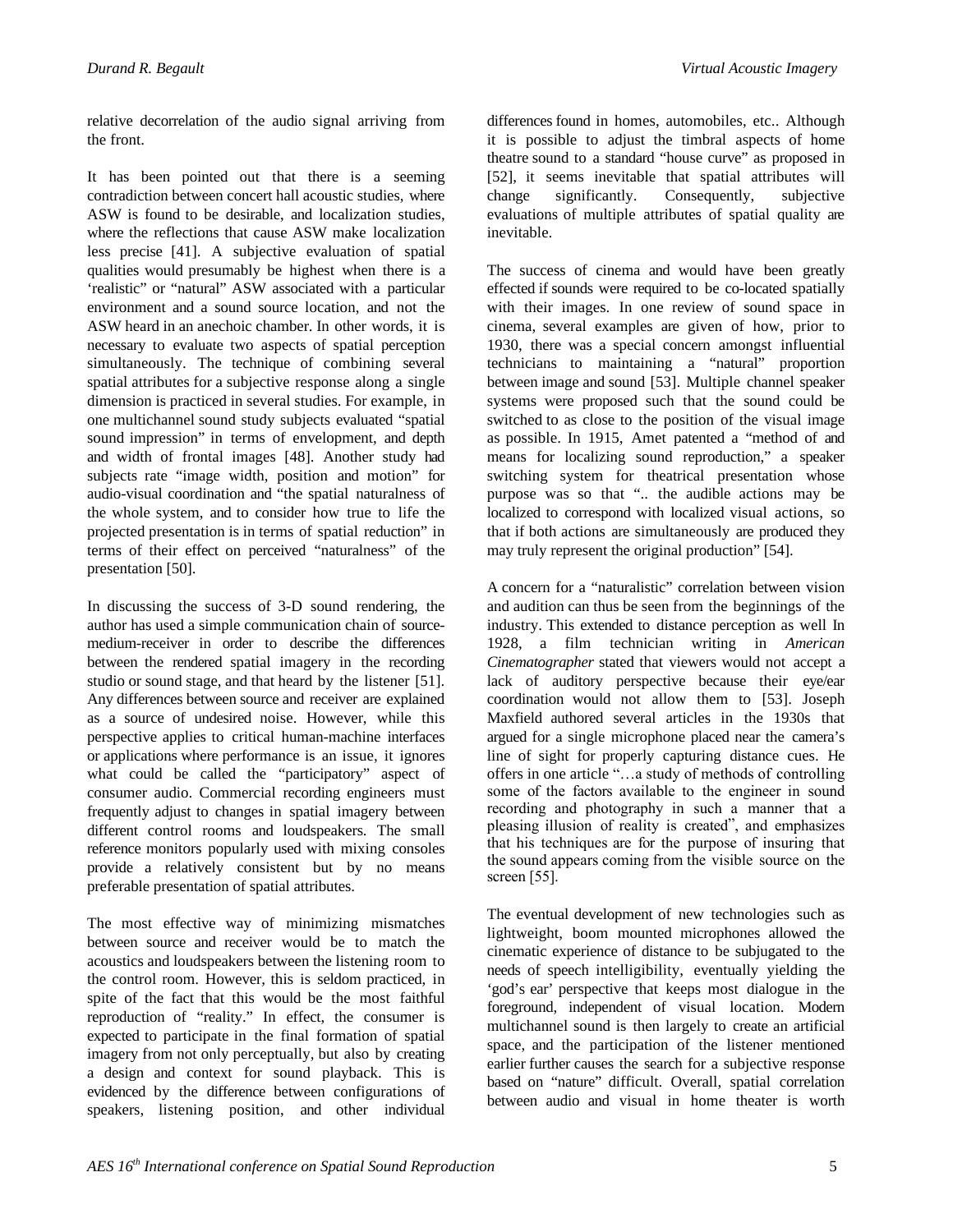evaluating, but more to have a comparative reference between systems than an absolute measure of localization akin to the headphone studies discussed previously. It may also allow a historical reference to multimedia systems of the future; differences in our subjective preferences may evolve as we learn from new forms of multimedia experience.

# **3. POTENTIAL MITIGTING FACTORS FOR SPATIAL PERCEPTION IN AUDIO-VISUAL MEDIA**

Several mitigating factors can affect both the precision and the quality of spatial sound reproduction as well as audio-visual interaction. To begin with, the context in which audio and audio-visual playback of loudspeaker sound is experienced must be addressed. Next, the effects of spatial and temporal asynchrony are discussed.

# **3.1 Background acoustical and visual noise**

In real world conditions, there is an acoustical coupling between the listening and viewing environment and the simulation environment. The visual simulation environment is constrained by the physical size of the image and the degree to which the visual field of the viewer focused on it to the exclusion of other visual imagery from the real environment. Factors such as lighting and architecture can be very influential on a perceptual environment. Even the visual identification of the type and manufacturer of a loudspeaker can bias overall quality judgements, and so would likely influence judgements of the success of a spatial rendering [56]. It is very difficult to separate the virtual world from the real world in which it is experienced, in spite of the best attempts.

Many of the psychophysical signal detection-type studies examining the influence of visual stimulation on auditory detection and vice versa are reviewed in [1]. In general, listeners are able to more easily detect an auditory signal with the presence of a visual stimulus, while the sensitivity to a visual stimulus may be increased or decreased by the presence of acoustic stimuli. The overall conclusion to be made is that the sensitivity to audio-visual events is increased under multi-modal conditions.

 One of the main factors that can influence speech intelligibility and perceived spatial quality of audio is the presence of auditory "maskers," that is, background noise or other noise sources that are not part of the program material. Background noise levels are seldom the same in everyday listening environments when compared to each other or compared to the control room where the imagery

was produced. A convenient way to characterize background noise levels in various environments is indicated by the noise criteria curves (NC) or one of its several variants [57]. NC curves are frequency dependent contours used to establish the relationship between background noise and the target criteria for various types of rooms. The curves reflect the equal loudness contours in that a particular curve allows more energy in lower frequency bands than in higher frequency bands.

A typical listening room in a home without any internally generated noise from children, dishwashers, or noisy air handling devices might be equivalent to an NC 35 level, while a recording studio might be built for NC 10 or better. The ITU-R BS.1116-1 recommendation indicates that background noise levels for subjective evaluation be no more than ISO NR 15 (ISO NR 15 is a slightly more stringent curve than the curve for NC 15). These are far quieter than the background noise levels of concert halls or more importantly of private residences. Obviously, the presence of everyday noises in home environments serves to mask many spectral cues as well as reverberation and ambience cues as a function of overall playback level.

# **3.2 Acoustical factors of the listeningviewing room**

The potential for the detrimental interaction of room acoustics is well known (see, e.g., [58]). Specifically, low-frequency modes and undamped early reflections can affect the frequency and spatial imaging produced by loudspeakers. Different configurations of the sound source (loudspeaker position and directivity), listener, and their context (the listening-viewing room) can result in different relative balances at the receiving position of both direct sound and early reflections. It can therefore be reasonably assumed that these detrimental effects would carry over into subjective evaluations of the quality of audio-visual media.

The nature of these interactions has been dealt with recently in a home theater context. The experiment explored effects of loudspeaker directivity and listening position on several spatial attributes in a "surround experiment" and a "frontal experiment" [50]. The surround experiment had subjects evaluate envelopment and directional detail for rearward sound events, and the spatial naturalness of the system compared to real-life experience. The frontal experiment had subjects evaluate how coordinated were sound and picture *collectively* in terms of image width, position and motion; how correct/how much was the sensation for acoustic space; and how "natural" the projected presentation compared to real-life experience. The common conclusion for both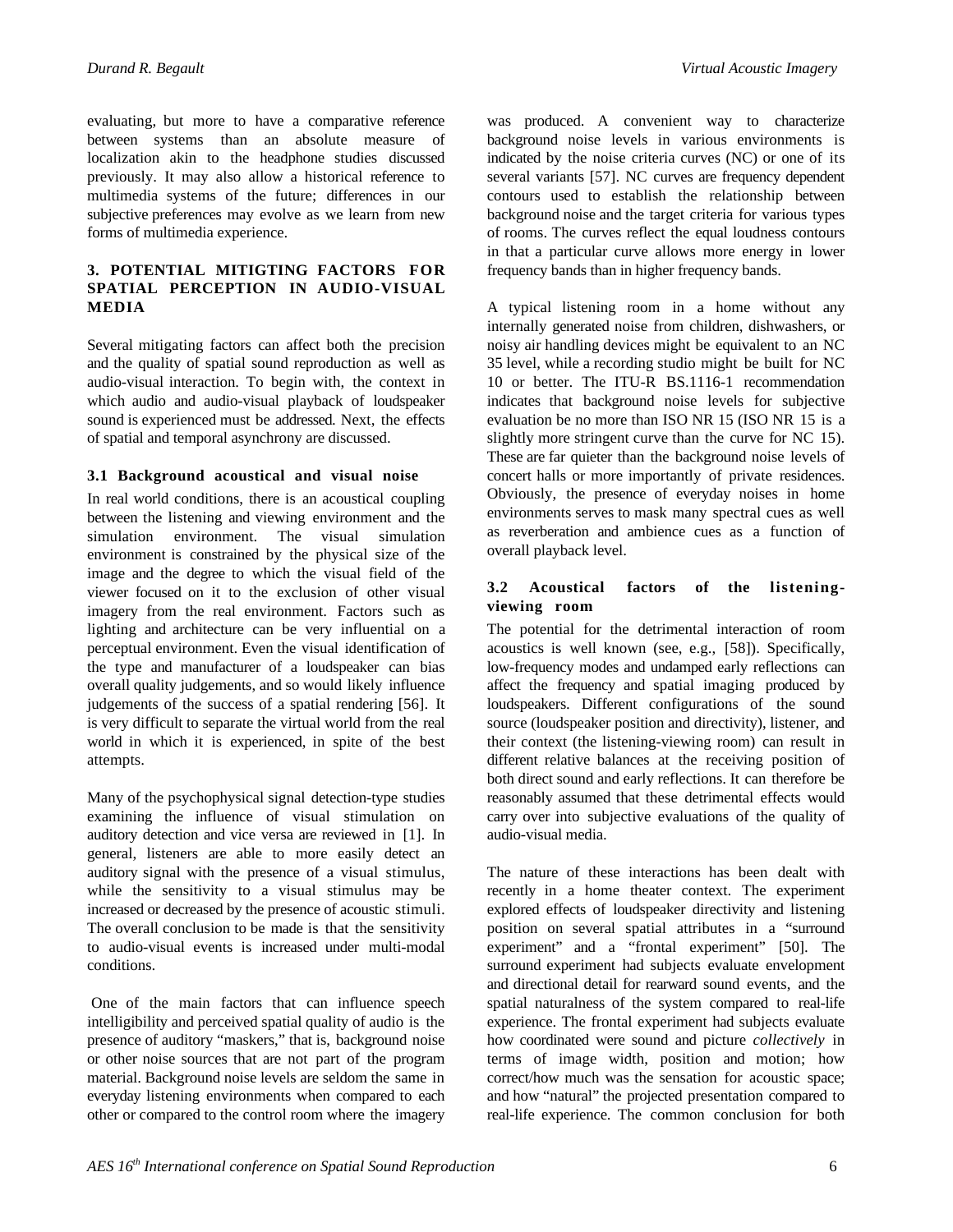experiments was that loudspeakers with relatively higher directivity were superior for spatial reproduction and for picture-image correlation, because they provided less excitation of the room acoustics. This supports Holman's measurements of early reflections from standard versus restricted directivity loudspeakers; the restricted directivity loudspeakers were more immune from early reflections [52]. Overall, it must be concluded that room interactions and potential detriments are at least important for audio-visual interaction as for purely audio presentation.

The effects of room modes becomes apparent at low frequencies especially in small rooms, where the number of modes is low and are highly separated, thereby causing differential interaction with loudspeakers and seating position. These are heard as resonances or tone colorations, and sometimes as a low-frequency "boominess." The "Schroeder frequency" indicates the cut-off frequency at which a room cannot be adequately described by reverberation time but instead by its "modal response:.

$$
Fc = K\sqrt{\frac{RT}{V}}
$$
 (1)

where  $Fc$  is the Schroeder frequency,  $K$  is a constant (2,000 for SI units), RT is the reverberation time, and V is the volume. For instance, in a 5 m x 4 m x 3 m room with a 0.8 s reverberation time, *Fc* is close to middle C on the piano: 224 Hz. Below the Schroeder frequency, the individual characteristics of the room become apparent in the resonances seen in the frequency response at a given receiver position. Alternatively, the statistical nature of reflections above the Schroeder frequency makes the reverberation times indicated in various standards meaningful for describing the character of the room [59]. In other words, the pattern of early reflections and the relative damping of low-frequency modes becomes of especial significance to the individual character of the room at a given listening position. This will manifest timbral changes to program material that certainly affect audio quality, and can be assumed to carry over to audiovisual interaction.

#### **3.3 Cross-modal compensation**

Cross-modal mismatches in perceived quality are of interest because of the potential for "cross-modal compensation," i.e., the ability to create relative shifts in perceptual quality in one modality by changing another. For this reason, it is recognized that perceived quality in a multi-modal presentation cannot be assessed by

examining the separate modes in isolation and then attempting to predict interactions [2]. A commonly made observation by those working in gaming applications is that "really high-quality audio will actually make people tell you that games have better pictures, but really good pictures will not make audio sound better; in fact, they make audio sound worse" [60]. A recently completed dissertation investigated the interaction of three different resolution levels of audio and visual displays [61]. A statistically significant effect was found showing that a visual display that would, without sound, be rated as "medium" quality would be elevated to "high" quality with the addition of either medium or high quality sound. A similar observation was made in another study with 367 non-experts at a shopping mall, who consistently evaluated television images with high fidelity or stereo sound as "more interesting, more involving and better liked" compared to low fidelity or monaural sound, although the powers of discrimination between audio variables was quite limited [62].

# **3.4 Effect of spatial displacement between audio and visual stimuli**

When we can see a sound source, the auditory and visual localization cues are usually consistent and considered plausible. Under these conditions, the perceptual errors of problems of reversals and externalization can be virtually eliminated if the subject associates an acoustic stimulus with a visual source. Only audio localization can be used for sources outside the visual field-of-view, or when the sound source is hidden. In multimedia situations, the field-of-view reduces from  $\pm 90$  degrees to about  $\pm 50$ degrees, depending on viewing distance. In home theater and related applications, there is a well-recognized potential for displaced location between auditory and visual stimuli, particularly involving the center and front left-front right speakers. This problem is aggravated with non-transparent screens when the center speaker for spoken dialogue has to be placed below or above the televised image.

The immediate perceptual response to a locational discrepancy between modalities is that the perceived location of the non-dominant modality will shift towards the other. This phenomenon is known as "intersensory bias." When visual and auditory cues conflict, sounds are localized to the position of the visual stimuli: this is known as the "ventriloquism effect" [63-65]. However, Perrott conducted a study where sequential and concurrent audio-visual stimuli presentations were varied, and concluded that visual dominance does not operate under all conditions of spatial presentation [4]. While the visual modality is dominant for stimuli positions at about 15-25 degrees azimuth, auditory information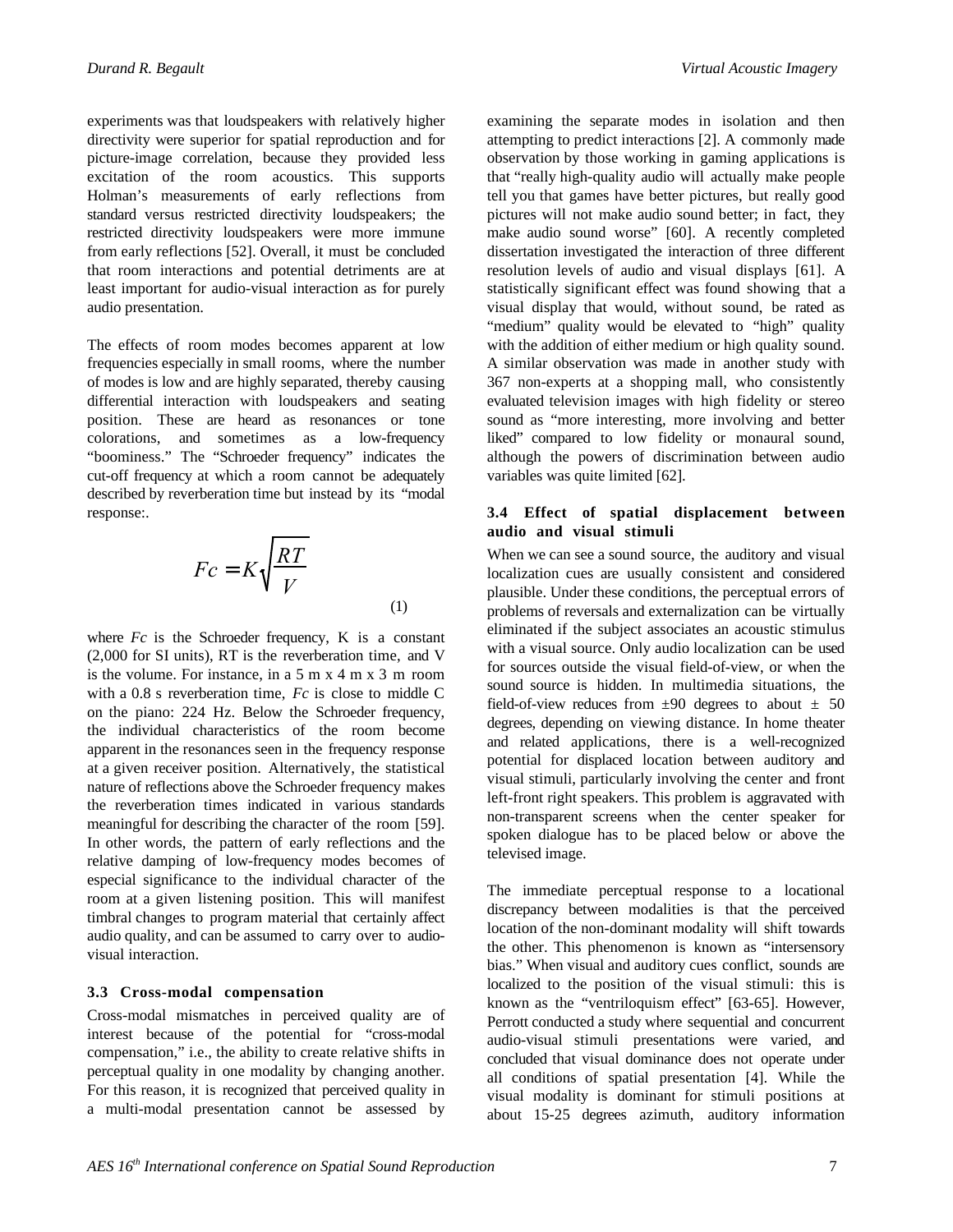provides superior localization information at greater angles within the visual field. This suggests that "visual dominance" does not operate unilaterally across azimuth positions.

From a cognitive perspective, there is also evidence that the level of compellingness between spatially displaced audio and visual stimuli may be important. In other words, there is an influence caused by a subject's assumption that different modalities are indeed providing information about the same event. In one study, subjects listened to a voice while simultaneously viewing videotape of either a speaking person whose voice was the audio source, or of a light source whose brightness was modulated by the amplitude fluctuations of the voice. The visual and auditory stimuli were separated by 20 degrees. The voice and face appeared fused approximately 78% of the time, while the voice and the light were fused only 49% of the time [66].

Several studies have examined visual-auditory displacement in the context of future home theater technologies. Komiyama measured "annoyance" in terms of a 5 point scale ("imperceptible" to 'annoying") for both expert and non-expert subjects, using a visual image at 0 degrees and loudspeaker positions at 0, 5, 10,15, 20 30 45, 90 135 and 180 degrees [67]. The screen itself extended ±15 degrees. The results indicated a tolerance of 11 degrees for experts and 20 degrees for non-experts. Interestingly, back-front reversals occurred for the 135 and 180 positions and so subjective responses for these positions were eliminated from the data, presumably because the general trend between annoyance and speaker angle reversed itself at these locations. Theile proposed a "congruity index" to express the relationship between speaker displacement and screen extent, specifically, a listening angle/viewing angle ratio of 1.2 (e.g., speakers at 60 degrees correspond to a viewing angle of 50 degrees) [68]. Naturally, the value of this index changes in relationship to the viewer's distance. Woszczyk goes as far as to conclude that "… precision of directional match between sound and picture are not justified because vision alone dominates the localization of sources we see" [69].

Bech gathered judgements of "visual impression" quality in terms of the match between the acoustical properties of the environmental context, using a broadcast from a small television with the acoustics of a cathedral as an example of the lowest rating [48]. This question is notable in that it asks subjects to match subjective impressions of environmental contexts, although the impression of the reverberation in the absence of the visual cue is not known, and therefore visual influence per se cannot be assessed. The results indicated that the quality of spatial impression reproduction was correlated with increasing speaker angle, and listening position was found to have a significant influence.

A final observation regarding spatial asynchrony of visual and audio is that most of the studies have been is concerned with static cues. Since dynamic cues present a greater challenge to the perceptual system than static ones, it is necessary to ascertain how the visual and auditory cues interact under these conditions, in order to calibrate the cues and determine the change in their interaction as a function of movement. Little research has been done in this area as of yet, although some preliminary work has been undertaken at NASA Ames in a virtual environment context.

# **3.5 Audio-visual temporal asynchrony**

Wenzel has investigated asynchrony problem from the perspective of virtual acoustic displays, by manipulating the delay between a head tracking device and the acoustical rendering, at delays up to 500 ms [70]. Surprisingly, the effect on absolute localization was rather low, suggesting that there was subjective adaptation that compensated for the delay. The effect of asynchrony between simultaneously presented visual and audio virtual stimuli remains to be assessed.

Less pertinent to spatial reproduction but probably foremost in terms of overall quality is the effect of temporal asynchrony between audio and visual media on speech intelligibility. The fact that speech is more intelligible with the presence of lip of the speakers is evidenced in the procedure for calculation of the speech articulation index  $(AI - see [71])$ . The value of AI falls off much less steeply as a function of decreasing signalnoise when visual cues for lip reading are available. The effect of audio-visual interaction on speech intelligibility is well known from the McGurk effect, where intelligibility is affected by conflicting visual-audio cues [72].

The effect of multi-modal asynchrony was investigated Rimell, Hollier and Voeckler from the perspective of quality degradation [2]. Dixon and Spitz investigated the detectability of audio-visual asynchrony [73]. Subjects detected asynchronies at 257.9 ms delay and 131.1 ms advance for a speaking voice, and 187.5 ms delay and 74.8 ms advance for a film of a hammer hitting a peg. Results overall indicate almost unanimously that asynchrony is much easier to detect when sound precedes rather than follows an associated visual pattern.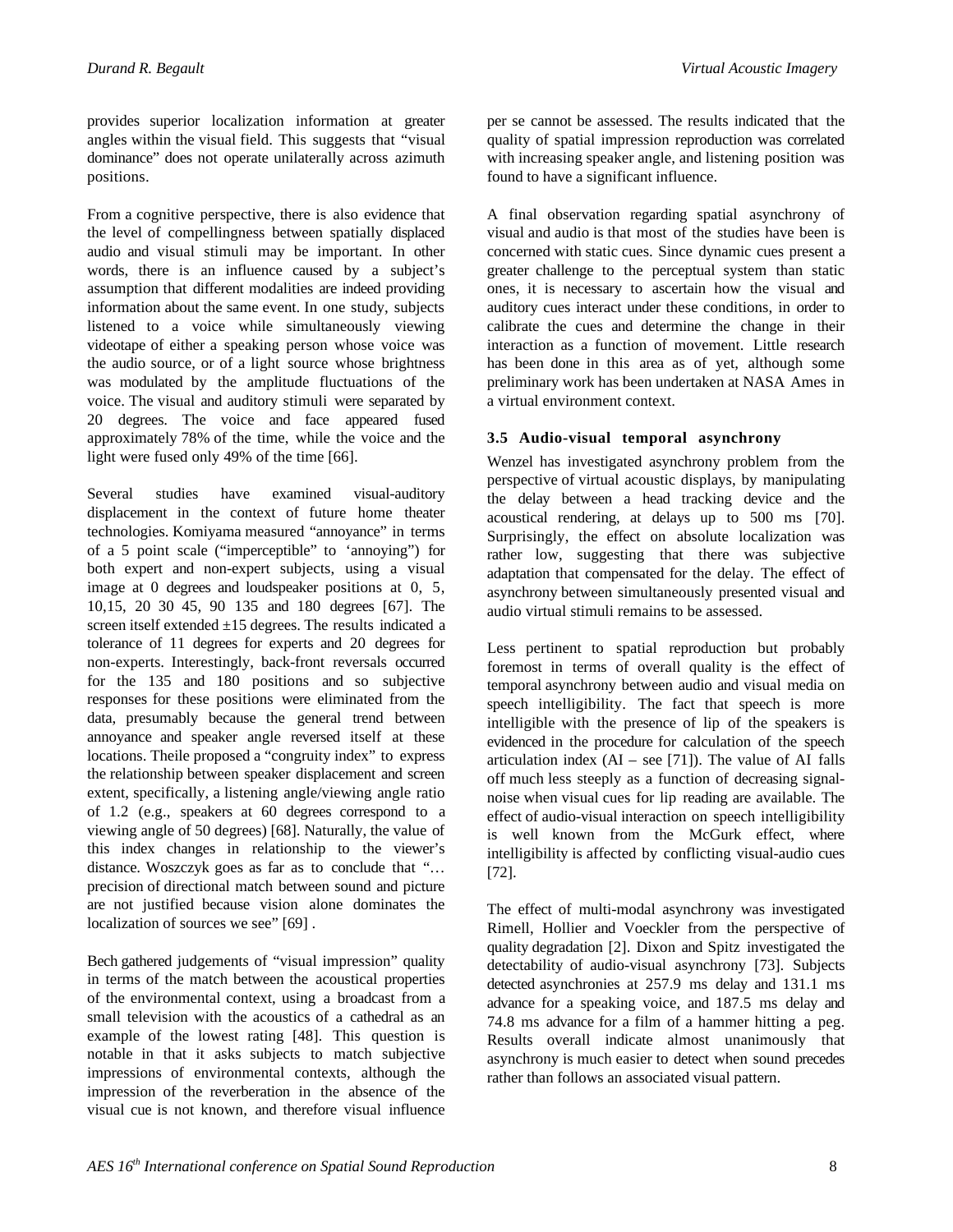# **3.6 Vibro-tactile and vibro-acoustic interaction**

A common experience while driving a vehicle is to use multi-sensory feed back from tactile and auditory cues to monitor road conditions while navigating the automobile visually. The sense of the road condition (e.g., its smoothness) becomes diminished without tactile cues manifested by vibration throughout the seat and steering wheel and accompanying aural cues. Vibration becomes most noticeable and disturbing at very high levels of acceleration, e.g., from sonic booms, construction, or machinery; naturally, everyone knows of a sound system capable of classification as an aggressive weapon. Far more interesting and varied are the more subtle types of vibration that are present in homes, offices, on your desk near your workstation, in the windows of your home, and in the floor of your multimedia presentation room. There are often sources in the environment that activate both "structure-borne" vibration, where sound is transmitted via the walls, floors, ceiling and other elements of a room, and airborne-induced vibration that can cause structural elements to vibrate. These same sources can also act as airborne and structure-borne sound sources. Once a wall, desk or other object is set into motion via the vibration, it is then possible to have objects rattle and make noises of their own, such as picture frames hanging on a wall. Large surfaces are especially efficient radiators of sound; this is referred to in one source as the "sounding board effect" with reference to piano sounding boards [74]. Under certain conditions, the receiver can potentially hear, see, and feel the effect of vibration.

There is a large range of frequencies (roughly 20-150 Hz) that are potentially both audible and tactile, and could therefore be referred to as the "vibro-acoustic frequency range." However, most virtual acoustic and audio-visual simulations are of uncoupled spaces with perfect sound isolation (there are a couple of notable cinematic exceptions). Why then simulate vibration? The main reason is that by ignoring or not simulating its presence, the vibration in the real environment of the listener predominates and could potentially conflict with the intended audio-visual virtual experience. Commonly reported experiences of "feeling the music" in a live music situation are worth simulating in recorded playback, but there would be a conflict between the vibration of a ceiling-mounted air conditioner and the experience of a simulation of a  $17<sup>th</sup>$  century Baroque music performance

Some applications emphasizing human performance have included vibration cues. Flight simulators capable of motion simulation provide inertial cues, but these do not transmit structure-borne vibration or vibro-acoustic cues in any realistic sense. Rather, the goal of the motion simulation is to provide proper correlation between vestibular and visual cues [75]. Furthermore, while the overall sound quality reacts to engine controls in a predictable manner, there is an easily recognized mismatch between the sound field in a simulator cockpit and that found in most simulators. Haptic interfaces have also received attention in the development of virtual reality systems, but with the emphasis on enabling manual interaction between an operator and the virtual environment. The predominant area of research involves the hand. The goal would be to allow a much more complex and naturalistic interaction between human and machine than is currently available with the familiar computer keyboard or mouse. Force feedback is also considered an important technology development for virtual reality applications [35].

The subject of vibration perception is highly variable as a function of context, sating position, and of the individual; only generalizations can be made. An international standard for building vibration generalizes that "Experience has shown in many countries that complaints regarding building vibrations…are likely to arise when the vibration levels are only slightly in excess of perception levels" [76]. Figure 2 shows vibration thresholds in conjunction with low end of the NC curves described earlier. This figure indicates how vibration is both "feelable" and "audible" when acceleration levels are relatively high. For instance, a wall vibrating with an acceleration level of .01 g. would be quite audible, but barely perceptible in terms of vibration (the 63 Hz octave band sound pressure level for NC 60 is equivalent to 77 dB). However, the same level of acceleration at infrasonic frequencies would be very perceptible. In spite of this sensitivity, humans probably disregard low-amplitude vibrations, allowing other modalities to dominate. This is analogous to the reason why people put up with low-quality loudspeakers in television sets for so many years, even when they owned a high-fidelity audio system for music.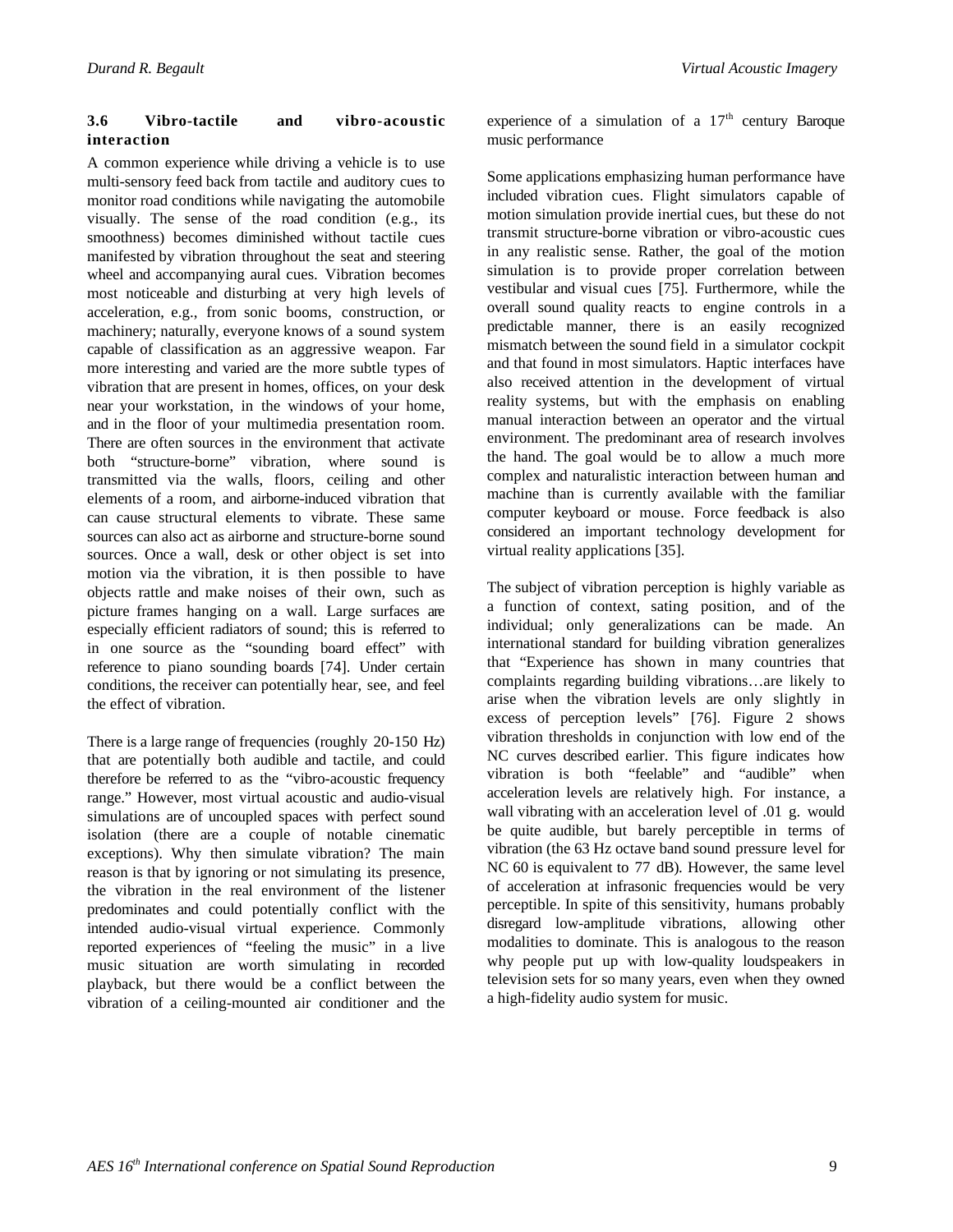

Figure 2. Approximate sensitivity and response to feelable vibration, with low-frequnecy end of the NC curves indicated (adapted from [74]).

The use of multi-modal simulation has been of interest for automotive sound quality assessment. Otto and his colleagues reported recently on the development of the "Ford Vehicle Vibration Simulator,' a platform using binaural sound playback and a vehicle vibration simulator [77, 78]. The goal is to correlate subjective responses to the simulations to objective analysis of components and design of the automobile. The vibration simulator is unique in that it can simultaneously vibrate the seat with 6 degrees-of-freedom (DOF), the steering wheel with 4 DOF, and the floor and brake or accelerator pedal with 1 DOF. Audio simulations are based on binaural recordings and accelerometer measurements from test vehicles or devices. Eventually, they hope to be able to accomplish sound quality assessment on virtual designs. Their simulation techniques are motivated by the hypotheses that the presence or absence of sound influences what are usually assumed to be purely tactile percepts, and conversely that vibration influences the perception of sound. In other words, the interaction between modalities can make a particular component either more or less noticeable.

# **4 . CONCLUSIONS**

This paper has summarized some of the research for multi-modal interaction as it pertains to spatial perception, particularly for those application areas where 3-D sound manipulation is of interest. Some of the philosophical differences between localization studies and sound quality evaluations of spatial sound were reviewed. The influence and possible detrimental effects of room

acoustics, vibration, listening position, and spatial and temporal asynchrony were reviewed, with an emphasis on some of the work reported in various publications of the Audio Engineering Society. It is hoped that some of the perspectives and observations presented here will be of use to future researchers who wish to pursue the challenges of assessing cross-modal interaction for future technology development.

# **ACKNOWLEDGEMENTS**

Many thanks are due to my colleagues who helped in the review of this manuscript. This work was supported by NASA Ames Research Center-San José State University Foundation cooperative research grant NC2-327.

# **REFERENCES**

[1] Welch, R.B. and D.H. Warren, "Intersensory interactions." In K.R. Boff, L. Kaufman, and J.P. Thomas (Eds.), *Handbook of perception and human performance*, New York: Wiley (1986).

[2] Rimell, A.N., M.P. Hollier, and R.M. Voelcker, "The influence of cross-modal interaction on audio-visual speech quality perception," *Proceedings of the Audio Engineering Society 105th Conference, San Francisco,* Preprint 4791 (1998).

[3] Hollier, M.P. and A.N. Rimell, "An experimental investigation into multi-modal synchronisation sensitivity for perceptual model development," *Proceedings of the Audio Engineering Society 105th Conference, San Francisco,* Preprint 4790 (1998).

[4] Perrott, D.R., "Auditory and visual localization: two modlaities, one world," *Audio Engineering Society 12th International Conference. The perception of reproduced sound.,* Copenhagen*,* pp. 221-231(1993).

[5] Woszczyk, W., S. Bech, and V. Hansen, "Interactions between audio-visual factors in a home theatrer system: definition fo subjective attributes," *Audio Engineering Society 99th conference, New York,* Preprint 4133 (1995).

[6] Ellis, S.R., "Presence of Mind: a reaction to Sheridan's "Further musings on the psychophysics of telepresence"," *Presence*, Vol. 5, pp. 247-259, (1995).

[7] Begault, D.R., S.R. Ellis, and E.M. Wenzel, "Headphone and head-mounted visual displays for virtual environments," *Proceedings of the Audio Engineering Society 15th International Conference. Audio, Acoustics,*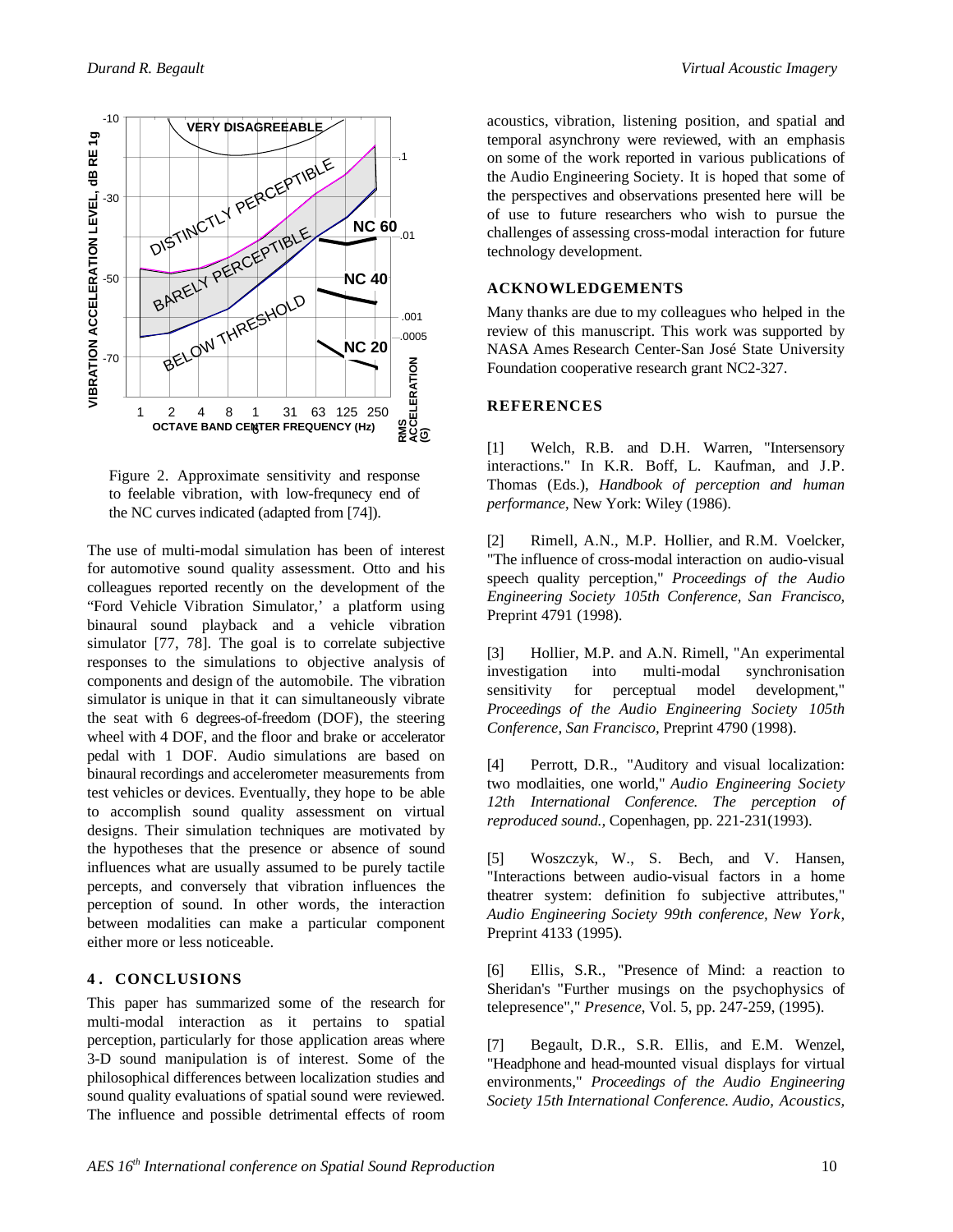*and Small Spaces,* Snekkersten, DK*,* pp. 213-217 (1998).

[8] Fisher, H. and S.J. Freedman, "The role of the pinnae in auditory localization," *Journal of Auditory Research*, Vol. 8, pp. 15-26, (1968).

[9] Wenzel, E.M., F.L. Wightman, D.J. Kistler, and S.H. Foster, "Acoustic origins of individual differences in sound localization behavior," Vol. 84, pp. S79, (1988).

[10] Wenzel, E.M., M. Arruda, D.J. Kistler, and F.L. Wightman, "Localization using non-individualized headrelated transfer functions," *Journal of the Acoustical Society of America*, Vol. 94, pp. 111-123, (1993).

[11] Møller, H., M.F. Sørensen, C.B. Jensen, and D. Hammershøi, "Binaural technique: do we need individual recordings?," *Journal of the Audio Engineering Society*, Vol. 44, pp. 451-469, (1996).

[12] Kistler, D.J. and F.L. Wightman, "A model of head-related transfer functions based on principal components analysis and minimum-phase reconstruction," *Journal of the Acoustical Society of America*, Vol. 91, pp. 1637-1647, (1992).

[13] Huopaniemi, J., N. Zacharov, and M. Karjalainen, "Objective and subjective evaluation of head-related transfer function filter design," *Audio Engineering Society 105th Convention, San Francisco,* Preprint 4805 (1998).

[14] Wightman, F.L. and D.J. Kistler, "The dominant role of low-frequency interaural time differences in sound localization," *Journal of the Acoustical Society of America*, Vol. 91, pp. 1648-1661, (1992).

[15 Begault, D.R., "Virtual acoustics, aeronautics and communications," *Journal of the Audio Engineering Society*, Vol. 46, pp. 520-530, (1998).

[16] Perrott, D., J. Cisneros, R. McKinley, and W. D'Angleo, "Aurally Aided VIsual Search under Virtual and Free-Field Listening Conditions," *Human Factors*, Vol. 38, pp. 702-715, (1996).

[17] Bronkhorst, A.W., J.A. Veltman, and L. van Breda, "Application of a three-dimensional auditory display in a flight task," *Human Factors*, Vol. 38, pp. 23-33, (1996).

[18] Crispien, K. and T. Ehrenberg, "Evaluation of the "cocktail party effect" for mulitple speech stimuli within a spatial auditory display," *Audio Engineering Society 97th Convention, San Francisco,* Preprint no. 3891 (1994).

[19] Begault, D.R. and T. Erbe, "Multichannel spatial auditory display for speech communications," *Journal of the Audio Engineering Society*, Vol. 42, pp. 819-826, (1994).

[20] Begault, D.R., "Virtual acoustic displays for teleconferencing: Intelligibility advantage for "telephone grade" audio," *Audio Engineering Society 98th Convention, Paris,* preprint 4008 (1995).

[21] Ericson, M.A. and R.L. McKinley, "The intelligibility of multiple talkers separated spatially in noise." In R.H. Gilkey and T.R. Anderson (Eds.), *Binaural and Spatial Hearing in Real and Virtual Environments*, pp*.*701-724. Mahwah, New Jersey: Lawrence Erlbaum Associates (1997).

[22] Bronkhorst, A.W. and R. Plomp, "Effect of multiple speechlike maskers on binaural speech recognition in normal and impaired hearing," *Journal of the Acoustical Society of America*, Vol. 92, pp. 3132- 3139, (1992).

[23] Thurlow, W.R., J.W. Mangels, and P.S. Runge, "Head movements during sound localization," *Journal of the Acoustical Society of America*, Vol. 42, pp. 489- 493, (1967).

[24] Thurlow, W.R. and P.S. Runge, "Effects of induced head movements on localization of direct sound," *Journal of the Acoustical Society of America*, Vol. 42, pp. 480-487, (1967).

[25] Wallach, H., "The role of head movements and vestibular and visual cues in sound localization," *Journal of Experimental Psychology*, Vol. 27, pp. 339-368, (1940).

[26] Begault, D.R., "Perceptual effects of synthetic reverberation on three-dimensional audio systems," *Journal of the Audio Engineering Society*, Vol. 40, pp. 895-904, (1992).

[27] Durlach, N.I., A. Rigopulos, X.D. Pang, W.S. Woods, A. Kulkkarni, H.S. Colburn, and E. Wenzel, "On the externalization of auditory images," *Presence: Teleoperators and Virtual Environments*, Vol. 1, pp. (1992).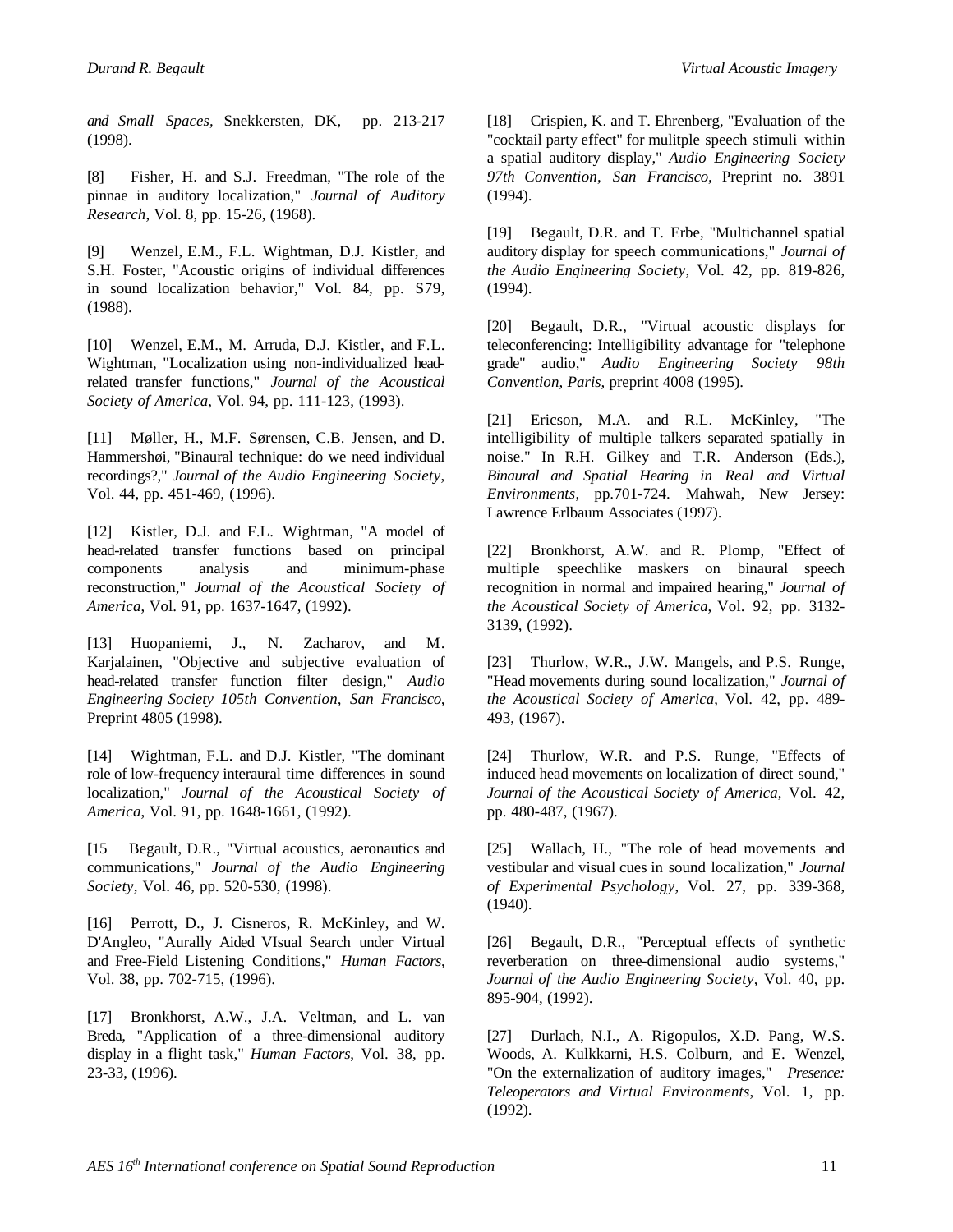[28] Griesinger, D., "Binaural techniques for music reproduction," *Proceedings of the AES 8th International Conference,* Washington, D.C.*,* pp. 197-207(1990).

[29] Shinn-Cunningham, B.G., N.I. Durlach, and R.M. Held, "Adapting to supernormal auditory localization cues. I. Bias and resolution," *Journal of the Acoustical Society of America*, Vol. 103, pp. 2656- 2666, (1998).

[30] Durlach, N.I., B.G. Shinn-Cuningham, and R. Held, "Supernormal auditory localization. I. General background.," *Presence*, Vol. 2, pp. 89-103, (1993).

[31] Blauert, J.,*Spatial hearing: The psychophysics of human sound localization.* Cambridge: MIT Press (1983).

[32] Begault, D.R. and E.M. Wenzel, "Headphone Localization of Speech," *Human Factors*, Vol. 35, pp. 361-376, (1993).

[33] Wightman, F.L. and D.J. Kistler, "Headphone simulation of free-field listening. II: Psychophysical validation," *Journal of the Acoustical Society of America*, Vol. 85, pp. 868-878, (1989).

[34] Wenzel, E.M., "What perception implies about implementation of interactive virtual acoustic environments," *Audio Engineering Society 101st Convention,* Los Angeles*,* preprint 4353 (1996).

[35] Begault, D.R.,*3-D Sound for Virtual Reality and Multimedia.* Cambridge, MA: Academic Press Professional (1994).

[36] Bech, S., "Perception of reproduced sound: Audibility of individual reflections in a complete sound field, II," *Audio Engineering Society 99th Convention,* preprint 4093 (1995).

[37] Olive, S.E. and F.E. Toole, "The detection of reflections in typical rooms," *Journal of the Audio Engineering Society*, Vol. 37, pp. 539-553, (1989).

[38] Begault, D.R., "Audible and inaudible early reflections: thresholds for auralization system design," *Audio Engineering Society 100th Convention,* preprint no. 4244)*,* Copenhagen, DK*,* (1996).

[39] Haas, H., "The influence of a single echo on the audibility of speech," Vol. 20, pp. 146-159, (1972).

[40] Begault, D.R., "Binaural Auralization and Perceptual Veridicality," *Audio Engineering Society 93rd Convention,* San Francisco*,* preprint 3421 (1992).

[41] Rumsey, F., "Subjective assessment of the spatial attributes of reproduced sound," *Proceedings of the Audio Engineering Society 15th International Conference (Audio, Acoustics, and Small Spaces), Snekkersten, DK,* pp. 122-135(1998).

[42] ITU, *Methods for the subjective assessment of sound quality-general requirements,* ITU-R BS.1284*.* Geneva: International Telecommunications Union (1997).

[43] Toole, F.E., "Subjective measurements of loudspeaker sound qulaity and listener performance," *Jounral of the Audio Engineering Society*, Vol. 33, pp. 2-32, (1984).

[44] Miyasaka, E., "Methods of quality assessment of multichannel sound systems," *Proceedings of the Audio Engineering Society 12th International Conference,* Copenhagen*,* pp. 188-196 (1993).

[45] ITU, *Methods for the subjective assessment of small impairments in audio systems including multichannel sound systems,* ITU-R BS.1116-1*.* Geneva: International Telecommunications Union (1994-1997).

[46] ITU, *Methods for the subjective assessment of audio systems with accompanying picture,* ITU-R BS.1286*.* Geneva: International Telecommunication Union (1997).

[47] Beranek, L.,*Concert and opera halls. How they sound.* Woodbury, NY: Acoustical Society of America (1996).

[48] Bech, S., "The influence of stereophonic width on the perceived quality of an audiovisual presentation using a multichannel sound system," *Journal of the Audio Engineering Society*, Vol. 46, pp. 314-322, (1998).

[49] Griesinger, D., "Multichannel sound systems and their interaction with the room," *Audio Engineering Society 15th International Conference. Audio, Acoustics and Small Spaces,* Snekkersten, DK*,* 159-173(1998).

[50] Zacharov, N., "Subjective appraisal of loudspeaker directivity for multichannel reproduction," *Journal of the Audio Engineering Society*, Vol. 46, pp. 288-303, (1998).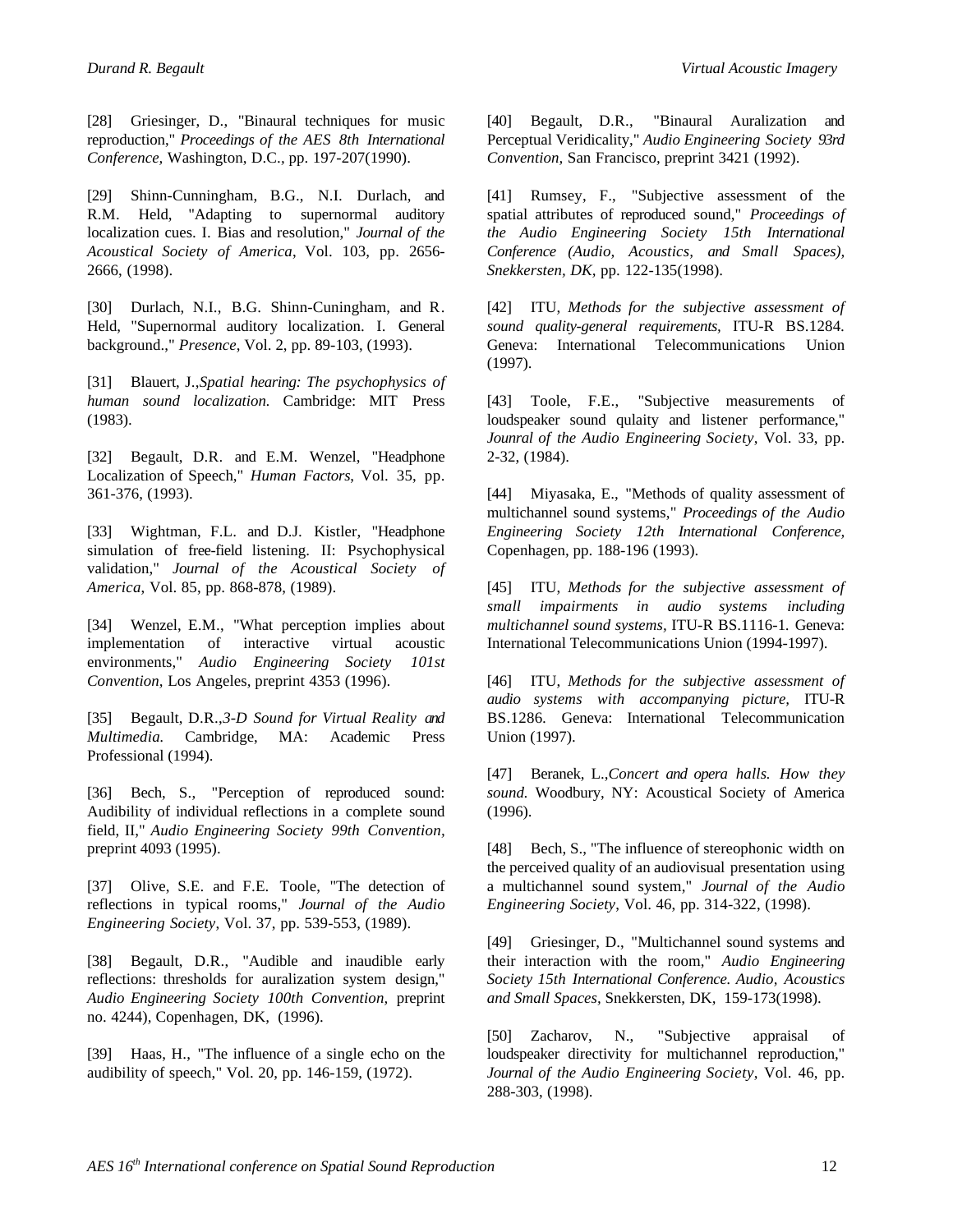[51] Begault, D.R., "Challenges to the successful implementation of 3-D sound," *Journal of the Audio Engineering Society*, Vol. 39, pp. 864-870, (1991).

[52] Holman, T., "Scaling the experience," *Audio Engineering Society 12th international Conference. The perception of reproduced sound,* Copenhagen*,* pp. 232- 251(1993).

[53] Altman, R., "Sound Space." In R. Altman (Ed.), *Sound Theory/Sound Practice*, New York: Routledge (1992).

[54] Amet, E.H., *Method of and means for localizing sound reproduction,* United States of America Patent 1,124,580 (1915).

[55] Maxfield, J.P., "Some physical factors affecting the illusion in sound motion pictures," *Journal of the Acoustical Society of America*, Vol. 3, pp. 69-80, (1931).

[56] Toole, F.E. and S.E. Olive, "Hearing is believing vs. believing is hearing: blind vs. sighted listening tests, and other interesting things," *Audio Engineering Society 97th Conference,* San Francisco*,* Preprint 3894. (1994).

[57] Harris, C.M., *Handbook of Acosutical Measurements and Noise Control (3rd Ed.).* New York: McGraw-Hill (1991).

[58] Schuck, P.L., S.E. Olive, J.G. Ryan, F.E. Toole, S.L. Sally, M.E. Bonneville, K.L. Momtahan, and E.S. Verreault, "Perception of perceived sound in rooms: some results of the athena project," *Audio Engineering Society 12th International Conference. The perception of reproduced sound.,* Copenhagen*,* 49- 73(1993).

[59] Kuttruff, H., "Sound fields in small rooms," *Audio Engineering Society 16th international conference. Audio, acoustics and small spaces.,* pp. 11-15 (1998).

[60] Tierney, J., *Jung in Motion, Virtually, and Other Computer Fuzz*, in *The New York Times*. 1993: New York CIty. p. B1-4.

[61] Storms, R.L., *Auditory-visual cross-modal perception phenomena* (unpublished dissertation), Naval Postgraduate School, Monterey, California (1998).

[62] Neuman, W.R., A.N. Crigler, and M.V. Bove, "Television sound and viewer perceptions," *Audio Engineering Society 9th International Conference.*

*Television sound today and tomorrow.,* Detroit*,* pp. 101- 104 (1991).

[63] Thurlow, W.R. and C.E. Jack, "Certain determinants of the "ventriloquism effect"," *Perceptual and Motor Skills*, Vol. 36, pp. 1171-1181, (1973).

[64] Howard, I.P. and W.B. Templeton, *Human Spatial Orientation.* New York: Wiley (1966).

[65] Posner, M. and M. Nissen, "Visual Dominance: an information-processing account of its origins and significance," *Psychological Review*, Vol. 83, pp. 157- 171, (1976).

[66] Radeau, M. and P. Bertelson, "Adaptation to auditory-visual discordance and ventriloquism in semirealistic situations," *Perception and Psychophysics*, Vol. 22, pp. 137-146, (1977).

[67] Komiyama, S., "Subjective evaluation of angular displacement between picture and sound directions for HDTV sound systems," *Journal of the Audio Engineering Society*, Vol. 37, pp. 210-214, (1989).

[68] Theile, G., "Trends and activities in the development of multichannel sound systems," *Audio Engineering Society 12th International Conference. The perception of reproduced sound.,* Copenhagen*,* pp. 180- 187 (1993).

[69] Woszczyk, W., "Quality assessment of Multichannel Sound Recordings," *Audio Engineering Society 12th International Conference. The perception of reproduced sound.,* Copenhagen*,* 197-218(1993).

[70] Wenzel, E.M., "Effect of increasing system latency on localization of virtual sources," *Audio Engineering Society 16th International Conference on Spatial Sound Reproduction* (in this volume) (1999).

[71] ANSI, *American National Standard Methods for the Calculatonof the Articulation Index,* ANSI S3.5- 1969*.* New York: American National Standards Institute (1969).

[72] McGurk, H. and J. McDonald, "Hearing lips and seeing voices," *Nature*, Vol. 264, pp. 746-748, (1976).

[73] Dixon, N.F. and L. Spitz, "The detection of auditory visual desynchrony," *Perception*, Vol. 9, pp. (1980).